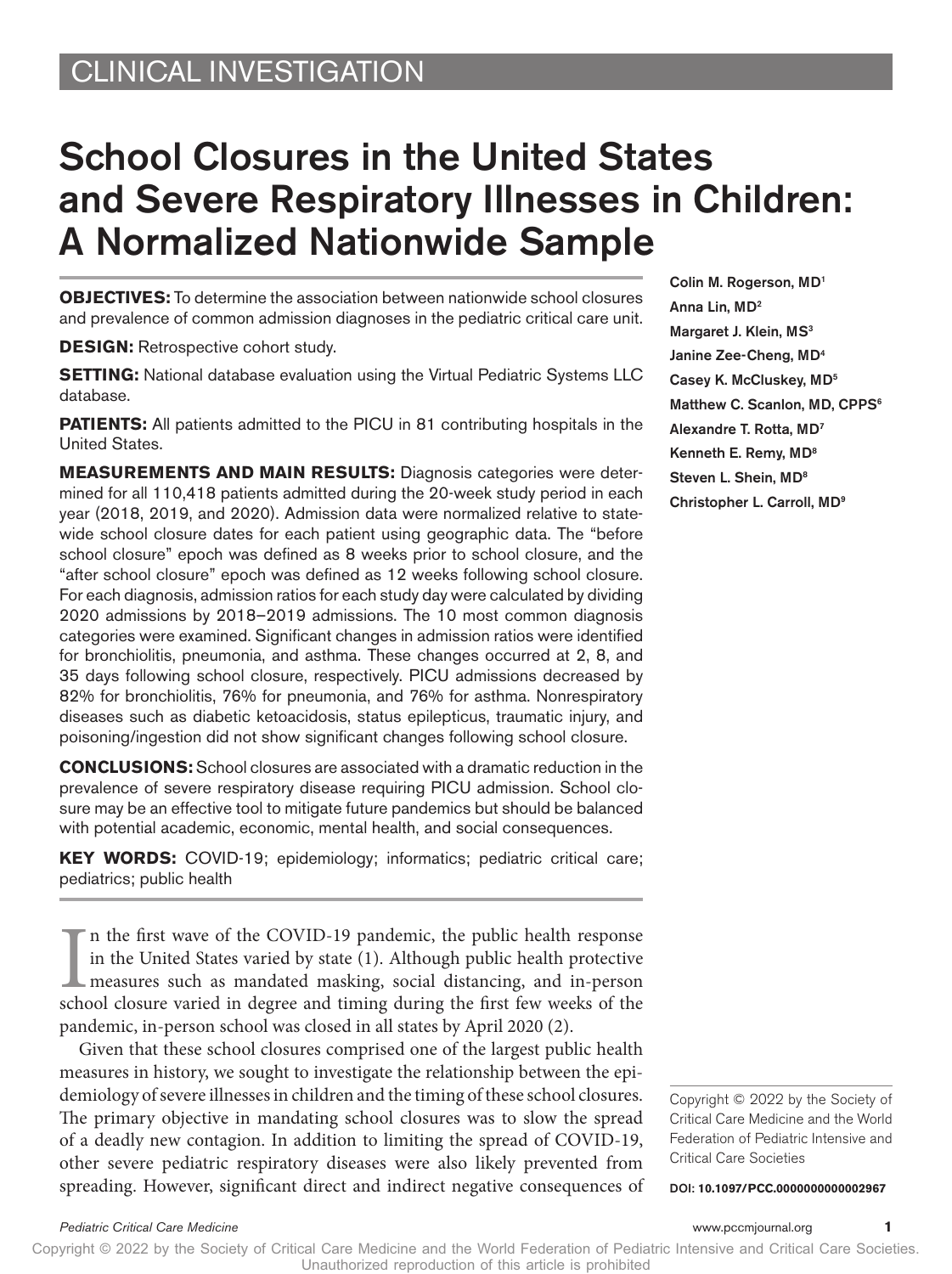school closure on children include academic learning loss, decreased access to nutritional and other support programs, and changes to daily routines and activities (3–11). Furthermore, school closures limit access to school nurses who provide direct care to patients with chronic conditions by administering medications or executing emergency care plans (12). This may, in turn, exacerbate underlying chronic conditions.

We hypothesized that school closure would be associated with a decreased prevalence of severe respiratory disease in children requiring admission to the PICU. Additionally, we aimed to develop a methodology to assess the effects of a widespread public health intervention with different onset times. A secondary aim was to determine the association between school closures and the prevalence of noninfectious diseases often managed with maintenance medications.

### **MATERIALS AND METHODS**

We conducted a retrospective, observational study using a cohort of patients identified using the Virtual Pediatric Systems (VPS, LLC) database (Virtual Pediatric Systems, LLC, Los Angeles, CA). The VPS is a clinical database dedicated to standardized data sharing among PICUs and is used to track outcomes, measure quality, and conduct research. VPS neither endorsed nor restricted our interpretation of these data. Our aim was to compare patient data before school closure to after school closure. This study was reviewed by the Institutional Review Board (IRB) of Connecticut Children's Medical Center, IRB number 20-080, and was determined to be nonhuman subject research, and consent was waived.

Patient-level data were obtained for all children less than 18 years old admitted to any of 81 participating PICUs in the United States and adjusted for the date of the school closure for the state in which the PICU is located as follows. Dates of school closure were obtained from previously published research (2) and cross-checked with state department of education websites. In 2020, date of school closure was defined as day 0, and before and after dates were defined using relative integers (e.g., +1 from closure and –1 from closure) from 8 weeks before that school closure date to 12 weeks after that date. For the 2018 and 2019 cohorts, day 0 was defined as 1 and 2 years (respectively) before day 0 in 2020, and admission data were collected from

8 weeks before that date (before school closure) to 12 weeks after that date (after school closure). Patient characteristics and outcomes are presented descriptively with frequency, percentage, and median with interquartile range (IQR). PICU length of stay is calculated in VPS using the difference between physical discharge date and time and admission date and time, and is measured in hours and minutes. Characteristics were compared before and after school closure using the chi-square or Fisher exact test for categorical data and the Mann-Whitney *U* test for continuous data. Data were analyzed using the SAS software (2016; SAS Institute, Cary, NC).

Primary diagnoses were examined and categorized into diagnostic categories using methods previously described (13). The 10 most common diagnosis categories for the combined cohort of patients from all included years were included in this analysis. For these most common disease categories (**Table 1**), ratios were calculated by using the number of admissions per day for that disease in 2020 over the mean number of admissions per day for that disease in 2018–2019.

Modified statistical process control charts (14) were used to determine at which school closure date the ratio of admissions went out of process. The first 10 days of the study period (i.e., day  $-56$  to day  $-47$ ) were used to determine a baseline mean ratio. Next, we noted the first set of 7 consecutive days when the ratio was consistently above or below two standard deviations of the baseline mean, thus establishing a cut point for a new baseline. The new baseline ratio was calculated as the mean of the subsequent seven consecutive points. This process was repeated to determine each school closure day when the ratio significantly changed from the previous process. To determine statistical significance of each cut point, the Chow test (15) was used to compare the slope before versus after cut point and was evaluated at the 0.05 significance level.

### **RESULTS**

In the entire dataset, there were a total of 110,418 patients, with  $46\%$  ( $n = 50,783$ ) admitted prior to school closure and 54% ( $n = 59,635$ ) admitted after school closure. Patient characteristics are described in **Table 2**. There was a significant difference in the age of patients before versus after school closure, with a lower percentage of younger children and a higher percentage

Copyright © 2022 by the Society of Critical Care Medicine and the World Federation of Pediatric Intensive and Critical Care Societies. Unauthorized reproduction of this article is prohibited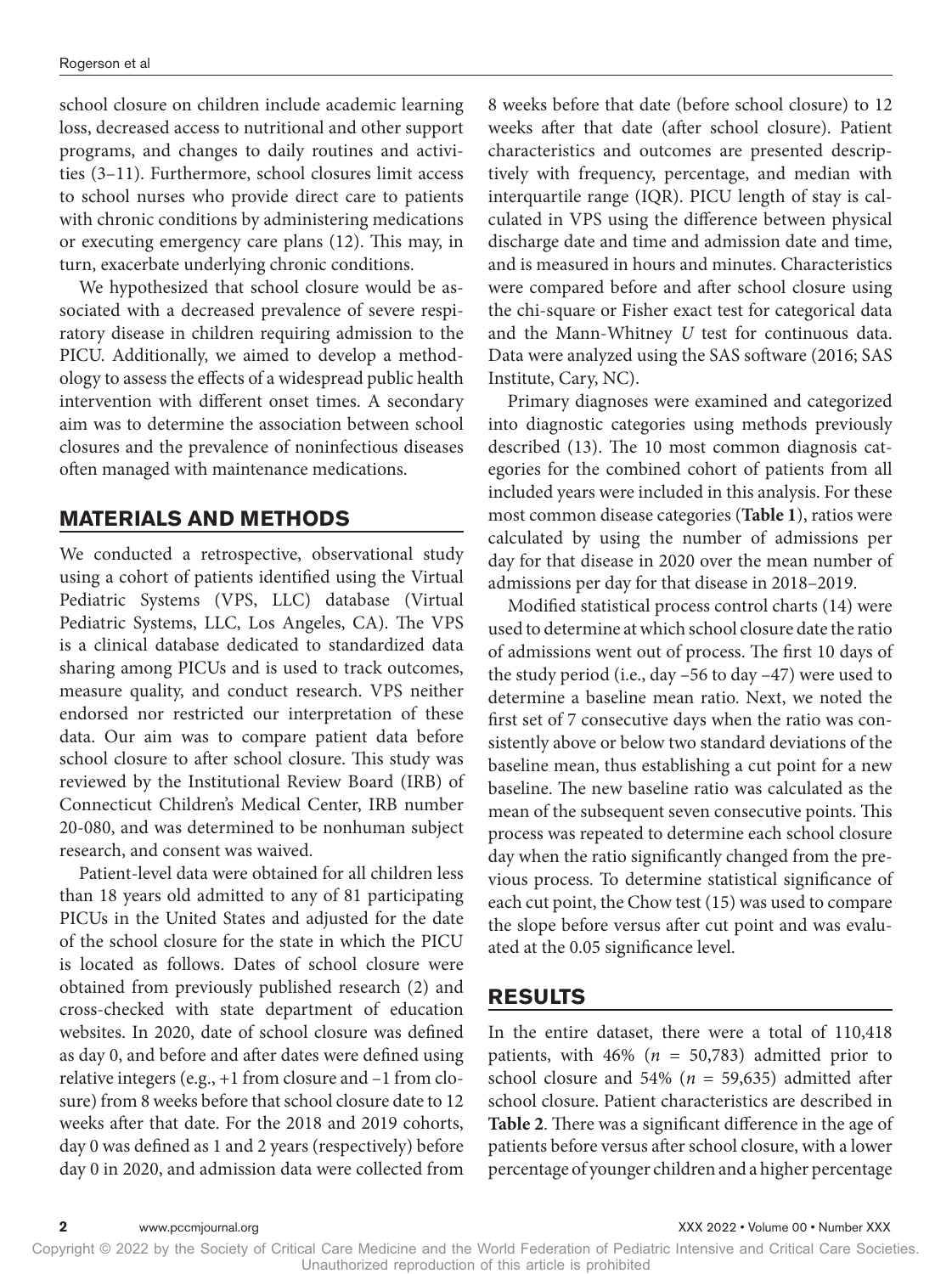# **TABLE 1.**  Ratios of Children Admitted per Day in the Most Common Diagnosis Categories

|                                                                            | Ratio (Average Admits per Day 2020/<br>Average Admits per Day 2018 and 2019) |                                                    |                               |
|----------------------------------------------------------------------------|------------------------------------------------------------------------------|----------------------------------------------------|-------------------------------|
| <b>Diagnosis</b>                                                           | <b>Before School</b><br>Closure <sup>a</sup> (56 d)                          | <b>After School</b><br>Closure <sup>b</sup> (85 d) | <b>Total</b><br><b>Admits</b> |
| Asthma                                                                     | 1.04                                                                         | 0.19                                               | 6,588                         |
| Brain-skull trauma                                                         | 0.96                                                                         | 0.88                                               | 3,936                         |
| <b>Bronchiolitis</b>                                                       | 0.97                                                                         | 0.22                                               | 14,129                        |
| Cardiac surgery                                                            | 0.90                                                                         | 0.72                                               | 4,157                         |
| Diabetes mellitus                                                          | 0.95                                                                         | 1.17                                               | 5,526                         |
| Pneumonia                                                                  | 1.33                                                                         | 0.39                                               | 6,503                         |
| Poisoning/ingestion                                                        | 1.19                                                                         | 1.07                                               | 4,668                         |
| Respiratory failure/arrest (including acute respiratory distress syndrome) | 1.03                                                                         | 0.53                                               | 3,046                         |
| Seizures/epilepsy                                                          | 0.91                                                                         | 0.65                                               | 6.204                         |
| Sepsis                                                                     | 1.12                                                                         | 0.84                                               | 3,468                         |

<sup>a</sup>Ratio of average PICU admissions per day for 56 d before school closure.

b Ratio of average PICU admissions per day for 85 d after school closure.

Table characterizes data used for analysis.

of adolescent children in the after school closure subgroup. A significant difference was also found in PICU length of stay, with a higher median length of stay in the before school closure subgroup compared with the

# **TABLE 2.**  Study Group Characteristics

| <b>Characteristic</b>                                             | <b>Before School Closure<sup>a</sup></b><br>$(n = 50,783)$ | After School Closure <sup>a</sup><br>$(n = 59,635)$ | $\mathbf{P}^{\mathrm{b}}$ |
|-------------------------------------------------------------------|------------------------------------------------------------|-----------------------------------------------------|---------------------------|
| Female <sup>c</sup>                                               | 22,542 (44.4%)                                             | 26,850 (45.0%)                                      | 0.035                     |
| Age                                                               |                                                            |                                                     |                           |
| Neonate (birth to 29 d)                                           | 1,679 (3.3%)                                               | 1,725 (2.9%)                                        | < 0.001                   |
| Infant (29 d to $<$ 2 yr)                                         | 19,563 (38.5%)                                             | 18,614 (31.2%)                                      |                           |
| Child $(2 \text{ to } < 6 \text{ yr})$                            | 10,089 (19.9%)                                             | 11,970 (20.1%)                                      |                           |
| Child (6 to $<$ 12 yr)                                            | 8,646 (17.0%)                                              | 11,494 (19.3%)                                      |                           |
| Adolescent (12 to $<$ 18 yr)                                      | 10,806 (21.3%)                                             | 15,832 (26.6%)                                      |                           |
| Trauma                                                            | 2,388 (4.7%)                                               | 4,695 (7.9%)                                        | < 0.001                   |
| Postoperative                                                     | 10,967 (21.6%)                                             | 16,135 (27.1%)                                      | < 0.001                   |
| PIM2 probability of death                                         | $0.79(0.20 - 1.23)$                                        | $0.84(0.22 - 1.52)$                                 | < 0.001                   |
| ICU length of stay, d                                             | $1.85(0.96 - 3.91)$                                        | $1.66(0.92 - 3.65)$                                 | < 0.001                   |
| <b>ICU</b> survival                                               | 49,837 (98.1%)                                             | 58,275 (97.7%)                                      | < 0.001                   |
| Standardized Mortality Ratio (observed/expected<br>deaths) (PIM2) | $0.85(0.80 - 0.91)$                                        | $0.88(0.83 - 0.93)$                                 | 0.46                      |

PIM2 = Pediatric Index of Mortality 2.

a Data from all three years; 2018, 2019, and 2020.

b *p* values based on chi-square or Fisher exact test for categorical variables and Mann-Whitney test for continuous variables. For the standardized mortality ratio (observed/ expected deaths), the *p* is based off of a *z* score.

c Missing for three cases, percentages are out of total nonmissing.

Data are shown as *n* (%) and median (interquartile range).

#### *Pediatric Critical Care Medicine* www.pccmjournal.org **3**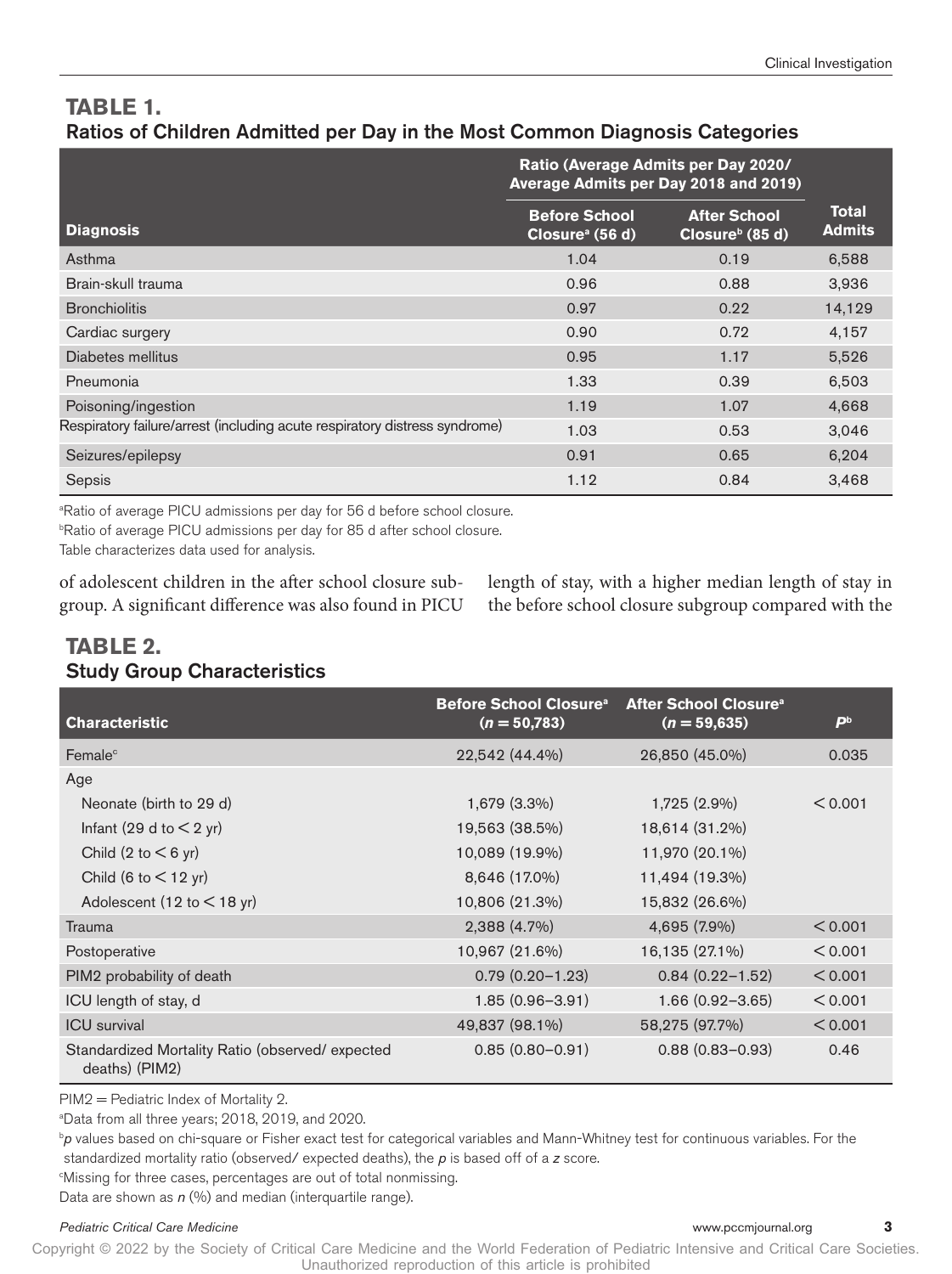after school closure subgroup (1.85 d [IQR, 0.96–3.91 d] vs 1.66 d [0.92–3.65 d]; *p* < 0.001). No significant difference was seen in the standardized mortality ratio.

We found a statistically significant decrease in respiratory illnesses (bronchiolitis, asthma, and pneumonia) following school closure (**Fig. 1**). Bronchiolitis exhibited a significant change in PICU admission pattern following school closure. Up until 2 days after school closure, the ratio of bronchiolitis admissions during COVID versus pre-COVID remained close to equivalent and then significantly decreased after day +2. This significant decrease in slope, or inflection point, indicated a decrease in PICU admissions that persisted for 17 days, with a second inflection point identified at day +19. This second inflection point indicated a "leveling-off" of the admission ratio. These data indicate that within days of school closure, significantly fewer patients were being admitted to the PICU for bronchiolitis. This trend continued for over 2 weeks, following which the ratio reached a plateau between 0 and 0.2. PICU admissions due to bronchiolitis decreased by 82% in less than 3 weeks following national school closure.

Pneumonia also showed a significant change in PICU admission pattern after school closure. There was an inflection point observed 8 days following the identified date of school closure, signifying a significant decrease in PICU admissions. This decrease continued until day +43 where a second inflection point was found and showed a positive change in slope. Compared with bronchiolitis, pneumonia admissions took longer to start decreasing from equivalence (6 d)



**Figure 1.** School closure effect on respiratory diseases. Scatter plot illustrating the ratio of PICU admissions for disease categories in 2020 over admissions for that category in 2018–2019 on the *y*-axis, and days relative to school closure date on the *x*-axis. The *vertical lines* in each scatter plot define the time point at which a statistically significant shift in the slope of the least squares regression line for admission ratio was identified. Ratios >1 reflect an increase in PICU admissions in 2020 compared with 2018–2019.

#### **4** www.pccmjournal.org XXX 2022 • Volume 00 • Number XXX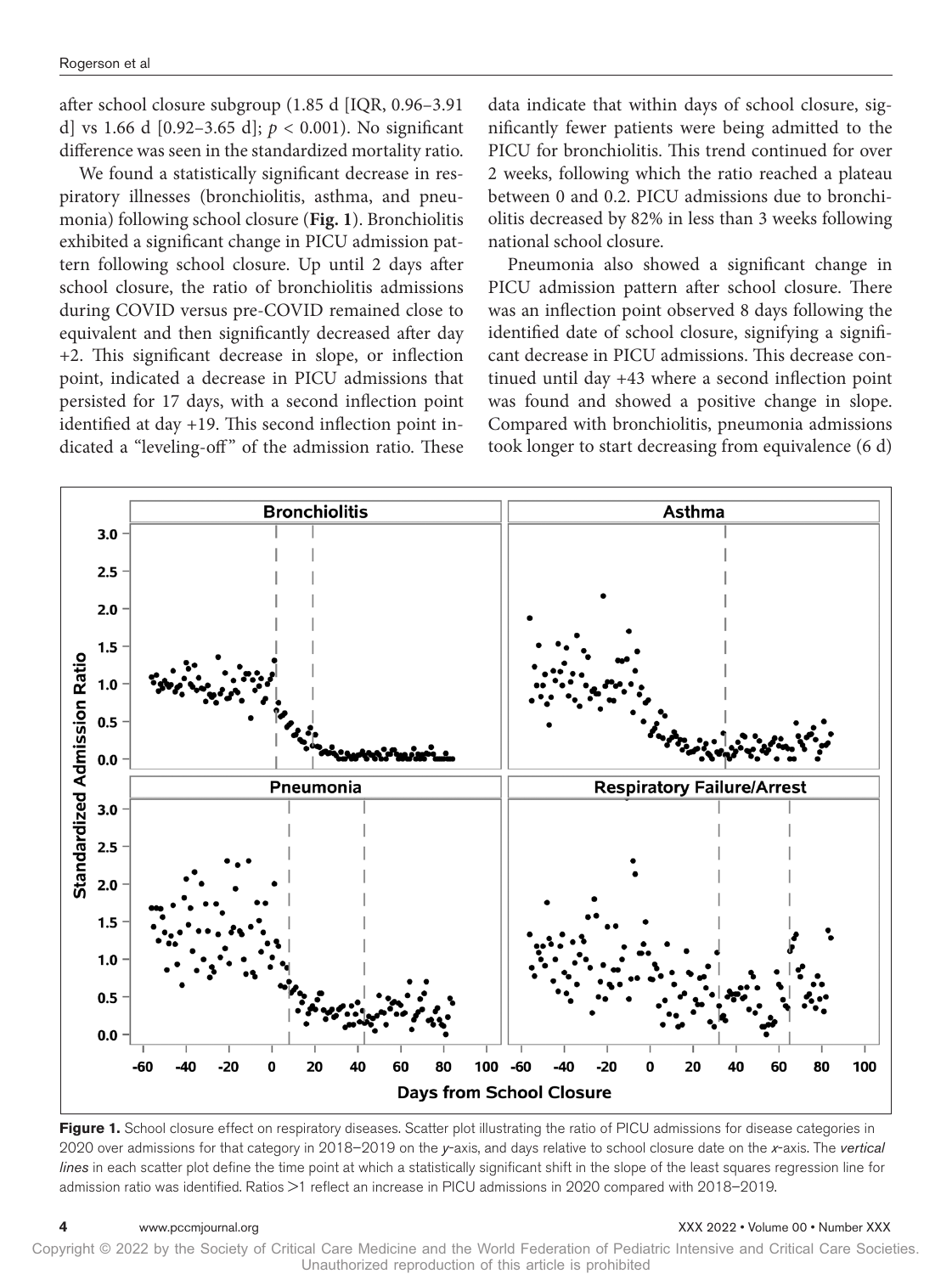and longer to plateau (6wk), and the volume of PICU admissions decreased by a smaller percentage (76%).

Asthma was the third respiratory disease to show a significant decrease in the number of PICU admissions following school closure, reaching an inflection point at 35 days after school closure, and the volume of PICU admissions decreased by 76%. Respiratory failure/ arrest, including acute respiratory distress syndrome, showed a significant but less prominent decrease in PICU admission at day +32 with an increasing slope at day +65 with a decrease of approximately 25%.

The remaining diagnoses were examined to identify potential changes in PICU admission trends following school closure (**Fig. 2**). The scatter plots identify no visually apparent changes in PICU admission ratio before and after school closure, and the employed statistical methods identified no significant changes for any of these PICU admission diagnoses.

### **DISCUSSION**

We used public health data describing the timing of school closures around the country to create normalized admission diagnosis ratios before and after a nationwide public health intervention and found that public health school closures to mitigate the spread of COVID-19 disease were associated with a decline in the prevalence of severe respiratory diseases warranting admission to 81 PICUs in the United States. Severe, noninfectious disease trends were also evaluated and found to have no significant changes associated with school closures.

Our data align with other studies (16, 17), showing decreases in pediatric hospital admissions, especially those due to respiratory illnesses between January and June 2020. As opposed to these studies, we evaluated the temporal relationship of PICU admissions and school closures. In our data, bronchiolitis admissions to PICU dropped most rapidly after school closure. Pneumonia had a later drop at 8 days. There was not a statistically significant decrease in asthma early after school closures. The data also demonstrate a later but less prominent impact to respiratory failure/arrest, which includes acute respiratory distress syndrome and has other nonviral etiologies.

The timelines for each disease process to exhibit a significant change is also intriguing. Bronchiolitis is caused by a viral infection in children under 2 years old. Childcare utilization dropped off significantly at the same time as school closure but increased to lower than prepandemic levels in the weeks to months following school closure (18). Although school closures were mandated nationwide, daycare closures were not mandated. The abrupt drop in patients with bronchiolitis was most likely related to closing of some daycare institutions, decreased spread from older siblings resulting from school closures, and other protective measures implemented by parents. However, our data demonstrate a sustained decrease in PICU admissions for bronchiolitis, suggesting that school-aged children serve as an important reservoir for transmission of respiratory viruses causing bronchiolitis. Pneumonia has a longer course of illness (19) with time needed for viral replication and progression into the lower respiratory tract, immune responses to pathogens, or bacterial invasion (20) into the lung parenchyma. This could explain the 6-day difference between significant changes in admission ratios.

In the United States, federal government agencies offered guidance for public health emergencies; however, public health policies and responses occurred at the local and state levels (21). As was the case in the COVID-19 pandemic, there were variations in the timing of these interventions. We developed a methodology, adapting statistical analysis from quality improvement with process control, to standardize the evaluation of a public health intervention (school closure) on a large cohort of a severe phenotype (critically ill children). To our knowledge, our attempt is the first to do so at this scale and may serve as a model to investigate the public health aspects of widespread societal changes.

Data surrounding the impact of school closure on emerging infectious diseases are variable and comprise local experiences, mathematical modeling, and review articles (22–28). Markel et al (29) studied the impact of nonpharmaceutical interventions, including school closure, during the 1918–1919 influenza pandemic across 43 U.S. cities and showed that early, sustained, and layered nonpharmaceutical interventions decreased mortality. One systematic review (30) on school closures for both seasonal and epidemic influenza supports the use of school closure to mitigate epidemic peak and size. It recognizes that duration of closure should be dependent on attack rate, duration of infectiveness, and social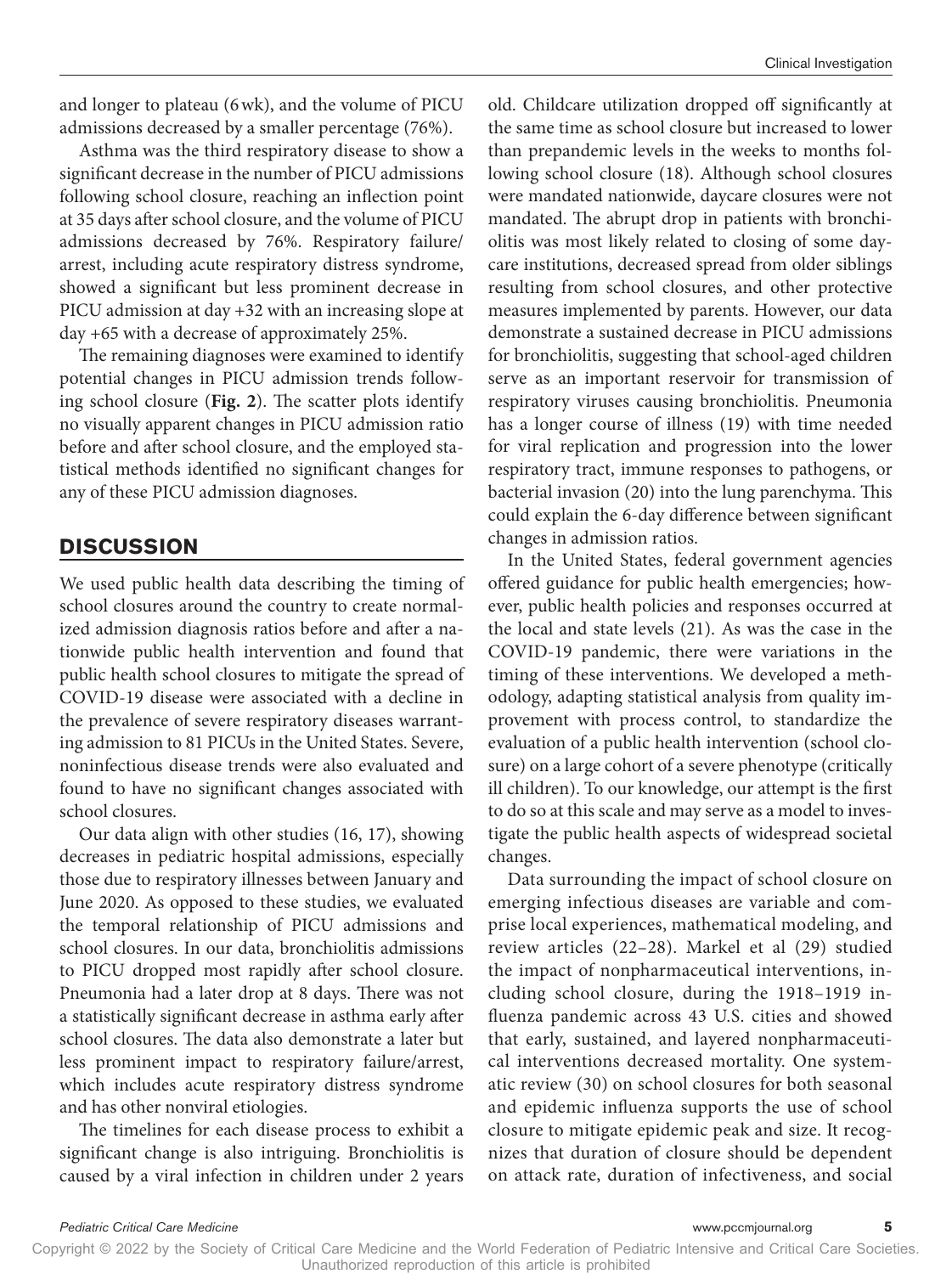

Figure 2. School closure effect on common nonrespiratory diseases. Scatter plot illustrating the ratio of PICU admissions for disease categories in 2020 over admissions for that category in 2018–2019 on the *y*-axis, and days relative to school closure date on the *x*-axis. Ratios >1 reflect an increase in PICU admissions in 2020 compared with 2018–2019.

#### **6** www.pccmjournal.org XXX 2022 • Volume 00 • Number XXX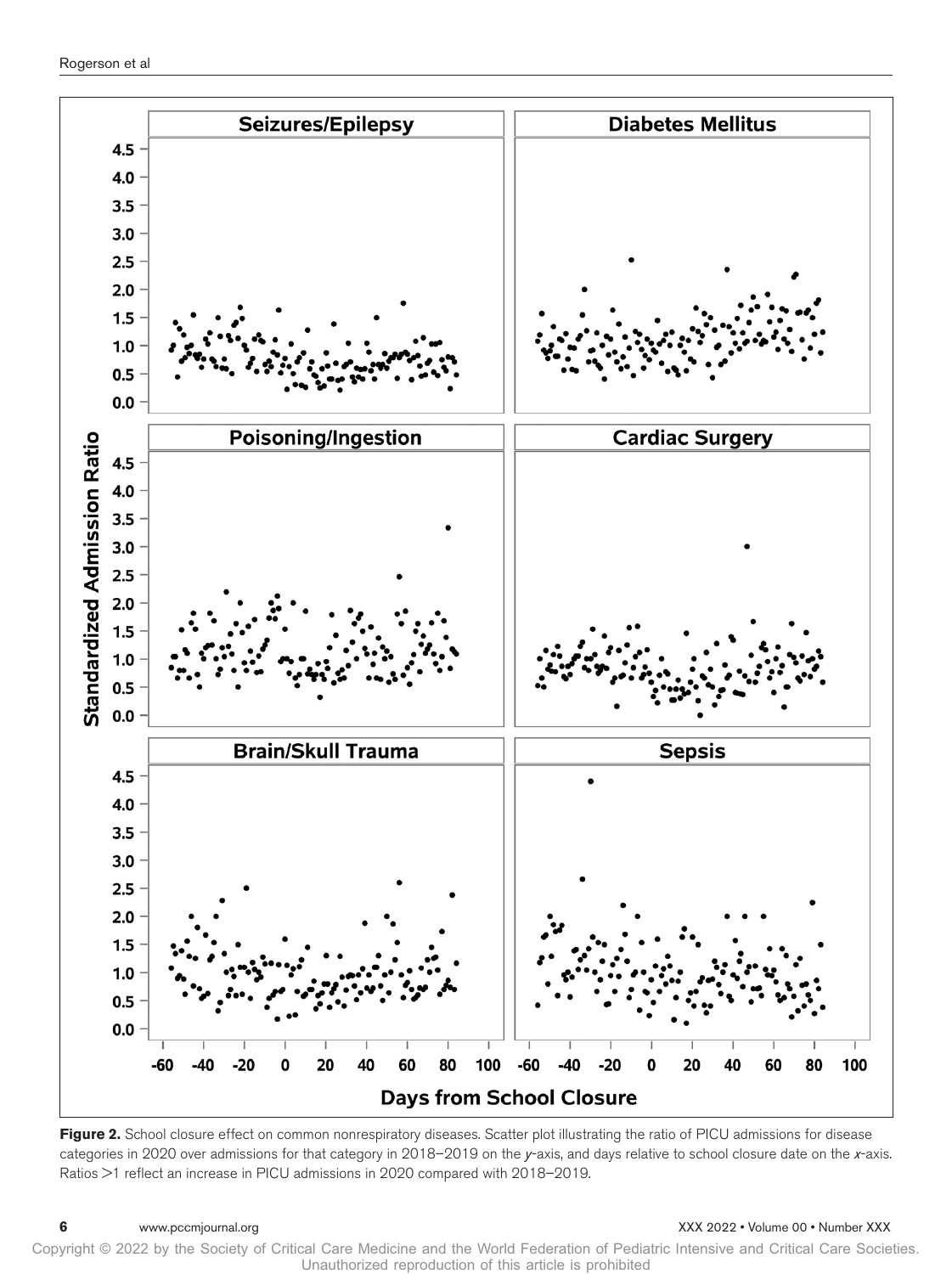contact behaviors. Although favoring the use of school closures in severe pandemics, Cauchemez et al (31) advocate for a balanced approach, citing unintended school closure consequences such as loss of productivity with work absenteeism due to lack of childcare, lack of access to school-based food programs, risks associated with self-care (increased peer pressure/high risk behaviors and development of social and behavioral problems without adult supervision), dysfunction of healthcare systems due to staffing shortages, and the widening of existing health and socioeconomic disparities.

Although there are diagnoses in the PICU that may be subject to the effects of wide societal shifts, we did not identify other diagnoses that demonstrated the same dramatic shifts as respiratory illnesses. Although overall PICU utilization appeared to increase for diabetic ketoacidosis during the COVID-19 pandemic in our data, we identified no single time point after school closures after which the admission rate changed. This suggests a delayed effect outside of the timeframe of these data, a more gradual onset of change, or that school closure did not significantly affect the incidence of pediatric diabetic ketoacidosis. Status epilepticus is another disease with a theoretic risk of increasing due to school closures if maintenance antiepileptic medications are withheld or decreasing if episodes are triggered by infectious disease. However, our data showed no significant changes in the incidence of status epilepticus related to school closures.

Two other common reasons for admission to the PICU that were analyzed in this study were traumatic injuries and ingestions. In U.S. emergency departments, initially, there were decreased visits associated with suicide attempt early in the pandemic, but the rate of visits increased to higher levels in female patients 12–17 years old when compared with prepandemic rates within a few months (32). COVID-related job loss or financial instability, stressors associated with school closure (lack of childcare and lack of access to mandated child abuse reporters), and shelter-inplace orders (increased exposure to a potential violent partner/parent) raised the concern of increased interpersonal violence, including child abuse (33). We found no significant changes in the incidence of traumatic injuries or ingestions requiring PICU admission in our data relative to school closure. Although there

are several possible explanations for the lack of significant changes in these disease categories, the most likely is that our time of interest (12wk post school closure) may not be a long enough time to detect significant changes.

Although the strengths of this study include the large number of patients representing a wide geographic area and the novel use of normalized public health intervention dates across the entire country, there are several limitations. First, our retrospective database study can elucidate associations but cannot define causal pathways with certainty. Second, significant bias may exist in comparing our database findings against many other nonpharmaceutical public health measures undertaken at the time of school closures. For instance, the observed associations may be attributable to social distancing, mask mandates, or increased hand hygiene as opposed to school closures. Finally, large database sets inherently have the potential for data entry error and are subject to issues with interrater reliability, but VPS has measures in place to assure quality data (34).

# **CONCLUSIONS**

School closures are associated with a dramatic reduction in the prevalence of severe respiratory disease requiring PICU admission. Thus, school closure may be an effective tool to mitigate future pandemics but should be balanced with potential academic, economic, mental health, and social consequences.

# **ACKNOWLEDGMENTS**

VPS data was provided by Virtual Pediatric Systems, LLC. No endorsement or editorial restriction of the interpretation of these data or opinions of the authors has been implied or stated. This article has been reviewed by the VPS Research Committee.

- *1 Department of Pediatrics, Indiana University of School of Medicine, Indianapolis, IN.*
- *2 Department of Pediatrics, Stanford University, Palo Alto, CA.*
- *3 Department of Anesthesiology and Critical Care Medicine, Children's Hospital Los Angeles, Los Angeles, CA.*
- *4 Peppermint Pediatrics, Zionsville, IN.*
- *5 Department of Pediatrics, West Virginia University School of Medicine, Morgantown, WV.*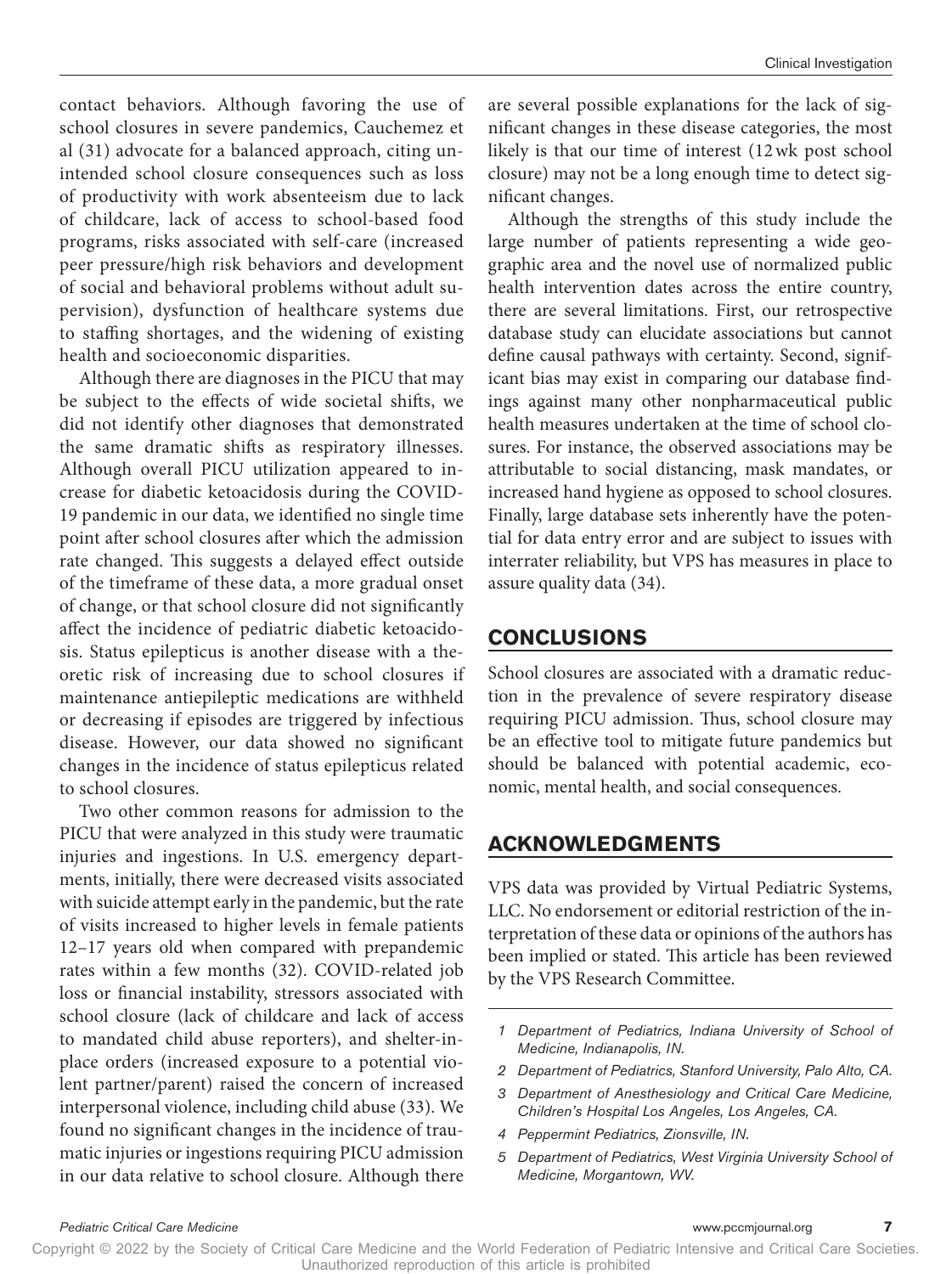- *6 Department of Pediatrics, Medical College of Wisconsin, Milwaukee, WI.*
- *7 Department of Pediatrics, Duke University School of Medicine, Durham, NC.*
- *8 Department of Pediatrics, Case Western University School of Medicine, Rainbow Babies and Children's Hospital, Cleveland, OH.*
- *9 Department of Pediatrics, Connecticut Children's, Hartford, CT.*

*Drs. Rogerson and Lin are the cofirst authors.*

*Dr. Lin's institution received funding from the Health Resources and Services Administration and Assistant Secretary for Preparedness and Response. Dr. Klein received funding from the University Hospitals of Cleveland Linsalata Family Chair in Pediatric Critical Care and Emergency Medicine; she disclosed that she is being paid for her time as a member of the research team. Dr. Rotta received funding from Vapotherm, Breas US, and Elsevier. Dr. Remy received support for article research from the National Institutes of Health. Dr. Shein received funding from law firms for providing expert testimony and legal review. The remaining authors have disclosed that they do not have any potential conflicts of interest.*

*For information regarding this article, E-mail: [crogerso@iupui.edu](mailto:crogerso@iupui.edu)*

### **REFERENCES**

- 1. Leonhardt D: The Unique U.S. Failure to Control the Virus. NY Times. 2020. Available at: [https://www.nytimes.](https://www.nytimes.com/2020/08/06/us/coronavirus-us.html) [com/2020/08/06/us/coronavirus-us.html.](https://www.nytimes.com/2020/08/06/us/coronavirus-us.html) Accessed September 20, 2021
- 2. Ballotpedia: School Responses to the Coronavirus (COVID-19) Pandemic During the 2019-2020 Academic Year. 2020. Available at: [https://ballotpedia.org/School\\_responses\\_to\\_](https://ballotpedia.org/School_responses_to_the_coronavirus_(COVID-19)_pandemic_during_the_2019-2020_academic_year#School_closures_map) [the\\_coronavirus\\_\(COVID-19\)\\_pandemic\\_during\\_the\\_2019-](https://ballotpedia.org/School_responses_to_the_coronavirus_(COVID-19)_pandemic_during_the_2019-2020_academic_year#School_closures_map) [2020\\_academic\\_year#School\\_closures\\_map](https://ballotpedia.org/School_responses_to_the_coronavirus_(COVID-19)_pandemic_during_the_2019-2020_academic_year#School_closures_map). Accessed November 16, 2021
- 3. Haleemunnissa S, Didel S, Swami MK, et al: Children and COVID19: Understanding impact on the growth trajectory of an evolving generation. *Child Youth Serv Rev* 2021; 120:105754
- 4. Rajmil L, Hjern A, Boran P, et al; International Society for Social Pediatrics & Child Health (ISSOP) and International Network for Research on Inequalities in Child Health (INRICH) COVID-19 Working Group: Impact of lockdown and school closure on children's health and well-being during the first wave of COVID-19: A narrative review. *BMJ Paediatr Open* 2021; 5:e001043
- 5. Larsen L, Helland MS, Holt T: The impact of school closure and social isolation on children in vulnerable families during COVID-19: A focus on children's reactions. *Eur Child Adolesc Psychiatry* 2021 Mar 26. [online ahead of print]
- 6. Lim MTC, Ramamurthy MB, Aishworiya R, et al: School closure during the coronavirus disease 2019 (COVID-19) pandemic - impact on children's sleep. *Sleep Med* 2021; 78:108–114
- 7. Isumi A, Doi S, Yamaoka Y, et al: Do suicide rates in children and adolescents change during school closure in Japan?

The acute effect of the first wave of COVID-19 pandemic on child and adolescent mental health. *Child Abuse Negl* 2020; 110:104680

- 8. Dunton GF, Do B, Wang SD: Early effects of the COVID-19 pandemic on physical activity and sedentary behavior in children living in the U.S. *BMC Public Health* 2020; 20:1351
- 9. Eames KT, Tilston NL, White PJ, et al: The impact of illness and the impact of school closure on social contact patterns. *Health Technol Assess* 2010; 14:267–312
- 10. Wong CW, Tsai A, Jonas JB, et al: Digital screen time during the COVID-19 pandemic: Risk for a further myopia boom? *Am J Ophthalmol* 2021; 223:333–337
- 11. Araújo LA, Veloso CF, Souza MC, et al: The potential impact of the COVID-19 pandemic on child growth and development: A systematic review. *J Pediatr (Rio J)* 2021; 97:369–377
- 12. Bobo N, Olson J, Simmons-Wright S: Using Local School Wellness Policies to Build a Culture of Health for Students With Chronic Health Conditions: The School Nurse Role. 2022. Available at: https://doi.org/10.1177/1942602X211026365. Accessed April 11, 2022
- 13. Zee-Cheng JE, McCluskey CK, Klein MJ, et al: Changes in pediatric ICU utilization and clinical trends during the coronavirus pandemic. *Chest* 2021; 160:529–537
- 14. Tennant R, Mohammed MA, Coleman JJ, et al: Monitoring patients using control charts: A systematic review. *Int J Qual Health Care* 2007; 19:187–194
- 15. Chow GC: Tests of equality between sets of coefficients in two linear regressions. *Econometrica* 1960; 28:591–605
- 16. Pelletier JH, Rakkar J, Au AK, et al: Trends in US pediatric hospital admissions in 2020 compared with the decade before the COVID-19 pandemic. *JAMA Netw Open* 2021; 4:e2037227
- 17. Wilder JL, Parsons CR, Growdon AS, et al: Pediatric hospitalizations during the COVID-19 pandemic. *Pediatrics* 2020; 146:e2020005983
- 18. Lee EK, Parolin Z. The care burden during COVID-19: A national database of child care closures in the United States. *Socius Sociol Res Dynamic World* 2021; 7:1–10
- 19. Leung AKC, Wong AHC, Hon KL: Community-acquired pneumonia in children. *Recent Pat Inflamm Allergy Drug Discov* 2018; 12:136–144
- 20. Prasso JE, Deng JC: Postviral complications: Bacterial pneumonia. *Clin Chest Med* 2017; 38:127–138
- 21. Hodge JG: Nationalizing public health emergency legal responses. *J Law Med Ethics* 2021; 49:315–320
- 22. Wu JT, Cowling BJ, Lau EHY, et al: School closure and mitigation of pandemic (H1N1) 2009, Hong Kong. *Emer Infect Dis* 2010; 16:536–541
- 23. Janusz KB, Cortes JE, Serdarevic F, et al: Influenza-like illness in a community surrounding a school-based outbreak of 2009 pandemic Influenza A (H1N1) virus – Chicago, Illinois, 2009. *Clin Infect Dis* 2011; 52 (Suppl 1):S94–S101
- 24. Shi J, Njai R, Wells E, et al: Knowledge, attitudes, and practices of nonpharmaceutical interventions following school dismissals during the 2009 Influenza A H1N1 pandemic in Michigan, United States. *PLoS One* 2014; 9:e94290

#### **8** www.pccmjournal.org XXX 2022 • Volume 00 • Number XXX